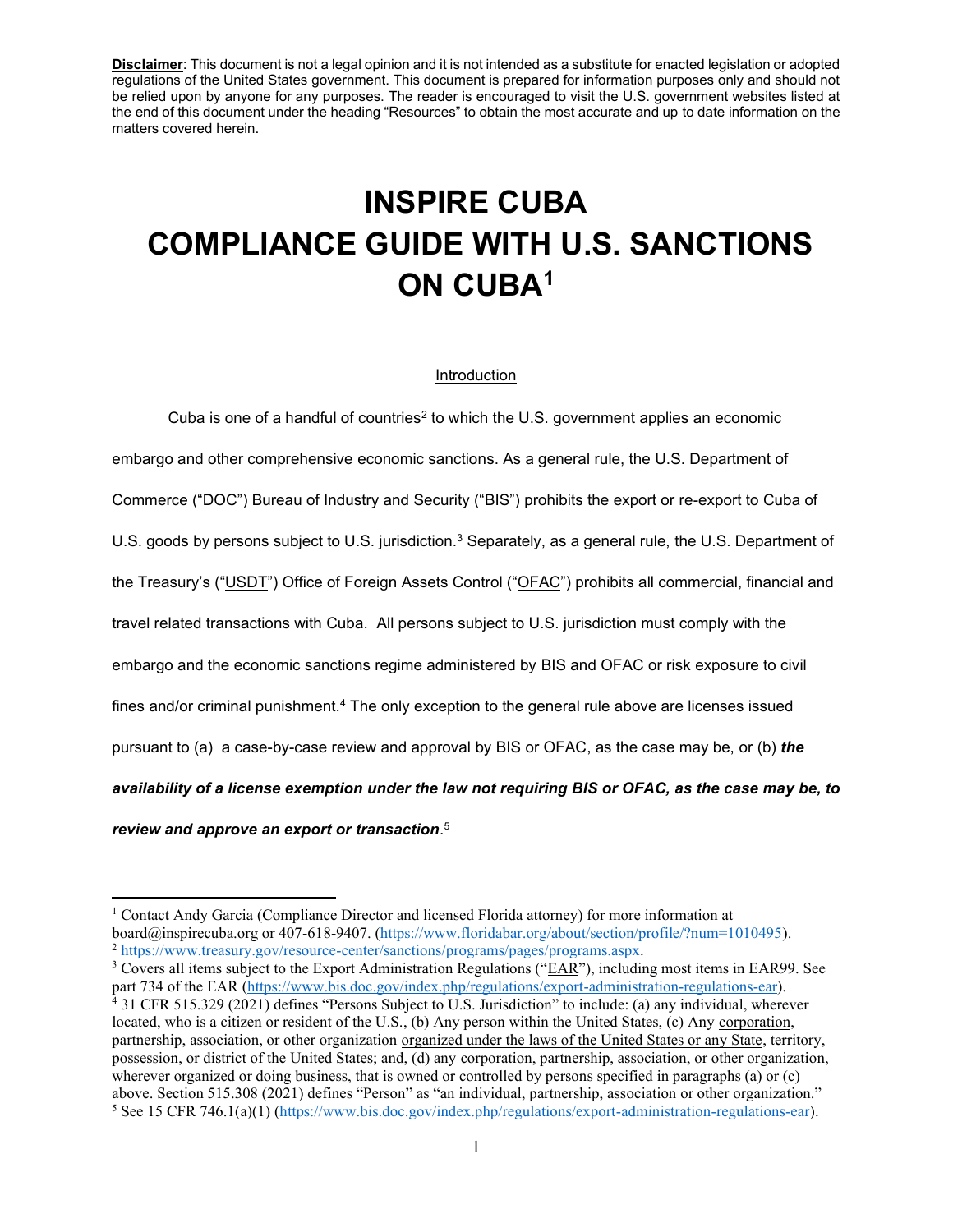This Guide deals exclusively with the availability of license exemptions from BIS and OFAC

("General License Exemptions" or "GLEs"). Due to the regulatory complexity, processing delays,

compliance challenges, and great expense involved in obtaining a license authorization on a case-by-

case basis, the Board of Directors of Inspire Cuba adopted a resolution that limits Inspire Cuba's

operations to activities in Cuba authorized under one or more available GLEs. *A person subject to U.S.* 

*jurisdiction (which includes Inspire Cuba, see Footnote 4) that undertakes an activity covered by a* 

*GLE requires no additional license, reviews or approvals from the U.S. government. The activity is* 

#### *deemed authorized by law*.

#### **Objective**

This Guide aims to accomplish the following:

- 1. Clearly explain which GLEs are available to Inspire Cuba by law.
- 2. Clearly explain which activities Inspire Cuba can freely undertake under the GLEs available to Inspire Cuba by law and how Inspire Cuba may determine which items or category of items may be freely exported or re-exported to Cuba pursuant thereto.
- 3. Clearly explain Inspire Cuba's obligations to the U.S. government and others when undertaking activities or exports subject to the GLEs that are available to Inspire Cuba.
- 4. Reassure our partners, donors and financial supporters and other stakeholders of Inspire Cuba's strict compliance with U.S. administered Cuba sanctions and all other laws applicable to Cuba.
- 5. Implement the compliance guidelines recommended by the U.S. government for organizations dealing with sanctioned destinations and individuals.
- 6. Fulfil Inspire Cuba's Board of Director's mandate to establish a clear and accurate compliance process with respect to Inspire Cuba's activities in Cuba.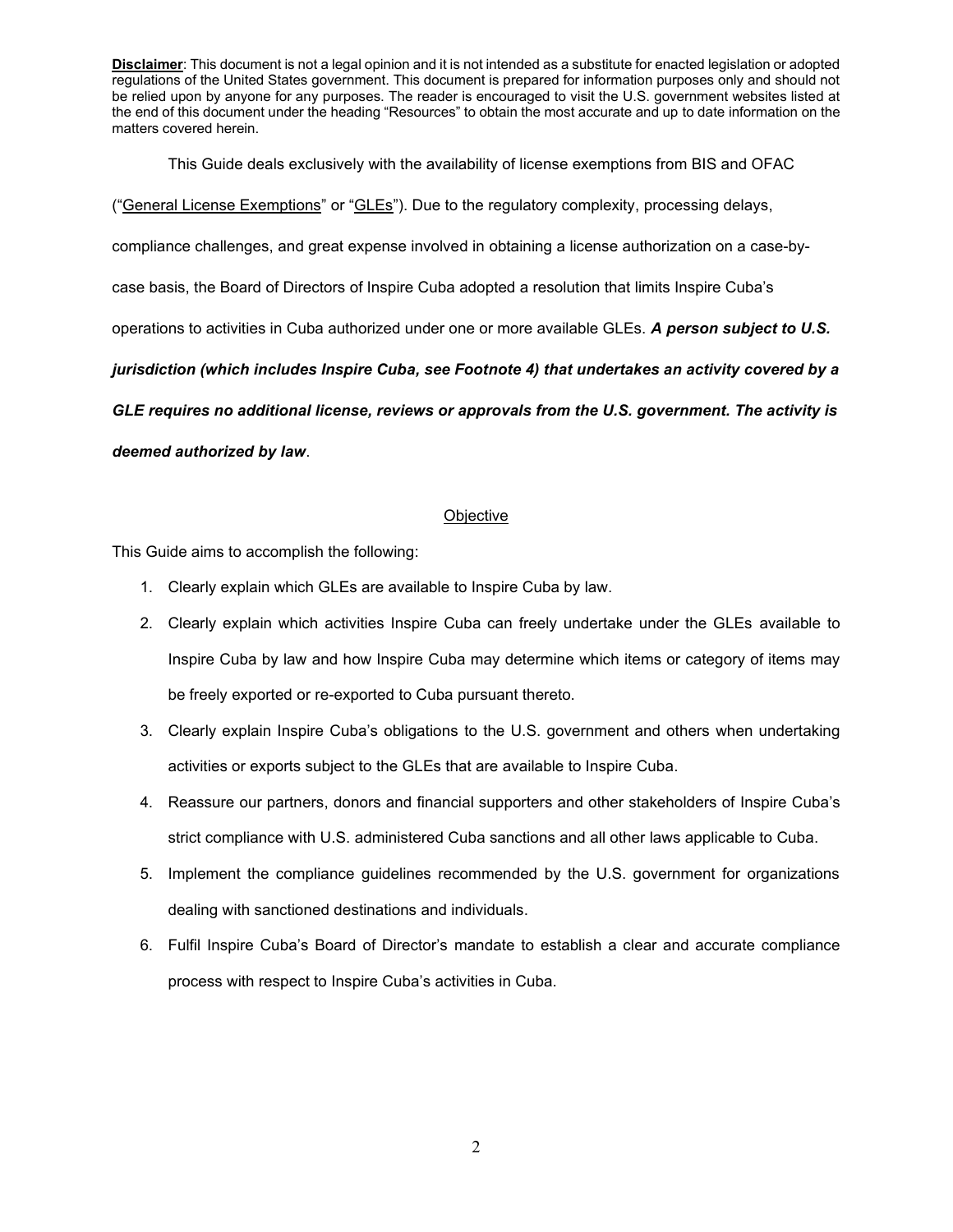In furtherance of the above stated objectives and in accordance with the specifications dictated by Inspire Cuba's Board of Directors, this Guide is periodically updated in order to reflect any changes and revisions to U.S. law. This Guide was last updated on June 11 of 2021.

Although the Board of Directors of Inspire Cuba may use this Guide as a roadmap to help it inform its decisions, this Guide shall not be relied upon as a substitute for seeking expert advice and consulting the most recent changes to the laws and regulations (including inquiring whether new laws or regulations might have been enacted), as may be applicable. *This Guide is, therefore, produced, published and distributed for information purposes only.* 

### **US-DOC-BIS ADMINISTERED SANCTIONS**

The law authorizes via GLEs certain exports and re-exports of goods from the U.S. by persons subject to U.S. jurisdiction.<sup>6</sup> Two of the specific categories expressly authorized by GLEs which are relevant to Inspire Cuba's work are "Gift Parcels and humanitarian donations"7 and a "License Exemption Support for the Cuban People (SCP)."<sup>8</sup>

#### 1. GLE for Gift Parcels

This GLE authorizes gift parcels provided that:

- **(A)** The recipient is one of the following:
- 1. Religious organization
- 2. Charitable organization, or
- 3. Educational organization9

<sup>6</sup> 15 CFR 746.2 (2021).

<sup>7</sup> 15 CFR 746.2(a)(1)(viii) (2021).

 $8$  15 CFR 746.2(a)(1)(xiv) (2021).

<sup>9</sup> 15 CFR 740.12(a)(1) (2021).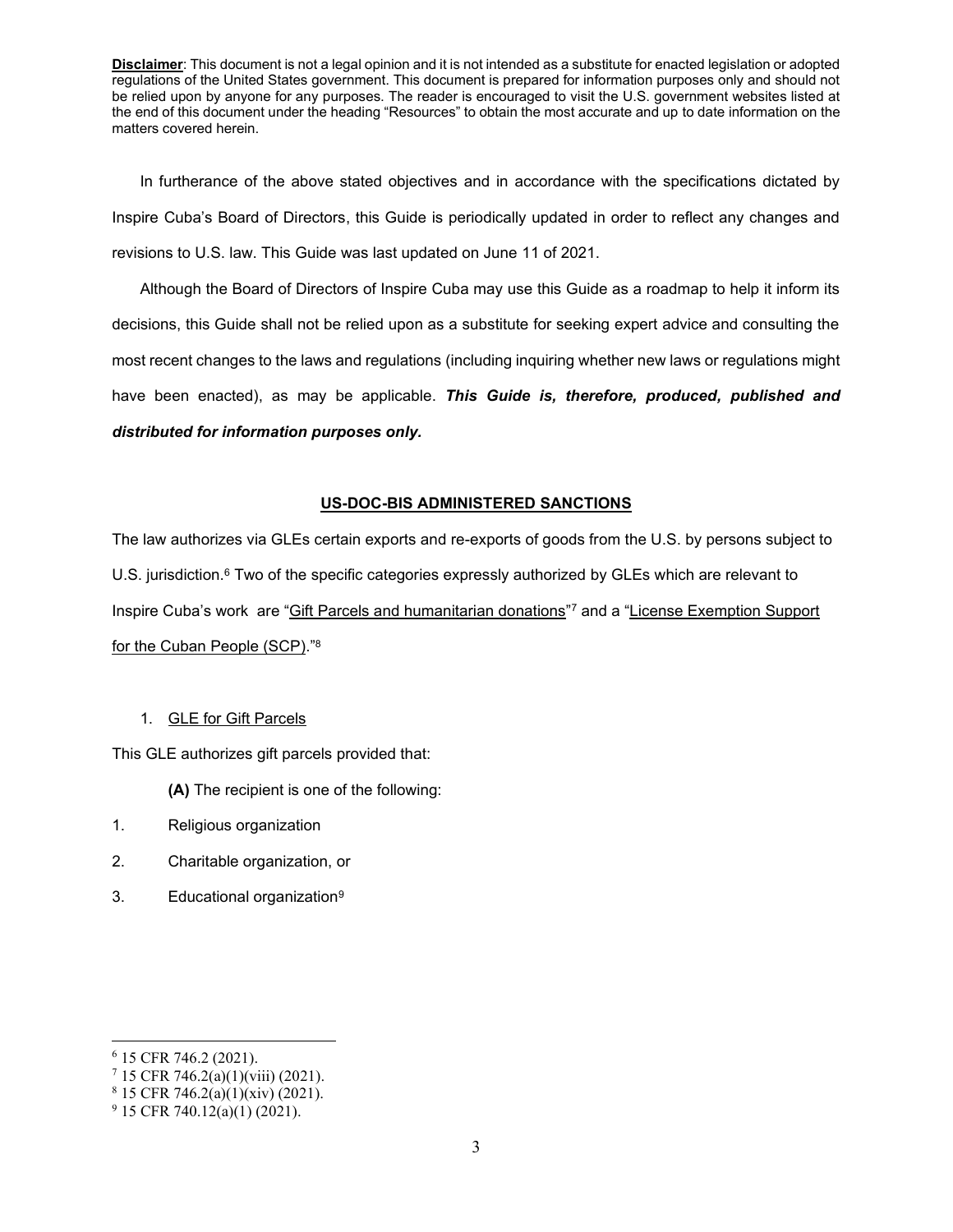**(B)** The item exported is provided to the recipient free of charge (\*excluding handling charges or

fees levied by importing country- Cuba).<sup>10</sup>

**(C)** The gift parcel or donation package shows the label *"U.S.A. Gift Parcel*" on the addressee

side. 11

**(D)** If the item(s) is one listed in the Commerce Control List ("CCL"), then it must be one

authorized only. 12

**(E)** The item is otherwise one of the following:

- 1. Food (including vitamins)
- 2. Medicines, medical supplies and devices
- 3. Receive only radio equipment and batteries
- 4. Clothing
- 5. Personal Hygiene Items
- 6. Other items of a type normally sent as gifts between individuals<sup>13</sup>

**(F)** The items in the gift parcel are in a quantity that would be considered a quantity normally

given as gifts between individuals (The DOC will look at whether there are multiple items of the same type

and at whether multiple shipment of the same item is sent to the same donee).<sup>14</sup>

**(G)** Except for food, no more than one (1) gift parcel is sent from the same donor to the same

donee in any one (1) calendar month.15 A license application is required for excess transactions.

**(H)** The combined total U.S. value of the gift parcel, excluding food, is \$800 (USD).16

**(I)** No gift parcel is sent to specifically designated officials of the Cuban government17

<sup>10</sup> Id.

 $11 \underline{Id}$ .

 $12$  See 15 CFR 740.19(b) "Eligible Commodities and Software."

<sup>(</sup>https://www.bis.doc.gov/index.php/regulations/export-administration-regulations-ear).<br><sup>13</sup> 15 CFR 740.12(a)(2)(i)(B) (2021).

<sup>14</sup> Id.

<sup>&</sup>lt;sup>15</sup> 15 CFR 740.12(a)(2)(i)(B)(iii) (2021).

<sup>&</sup>lt;sup>16</sup> 15 CFR 740.12(a)(2)(i)(B)(iv) (2021).

<sup>&</sup>lt;sup>17</sup> Specifically designated officials of the Cuban government are listed in 15 CFR 740.12(a)(2)(i)(B)(v) (2021). (https://www.bis.doc.gov/index.php/regulations/export-administration-regulations-ear).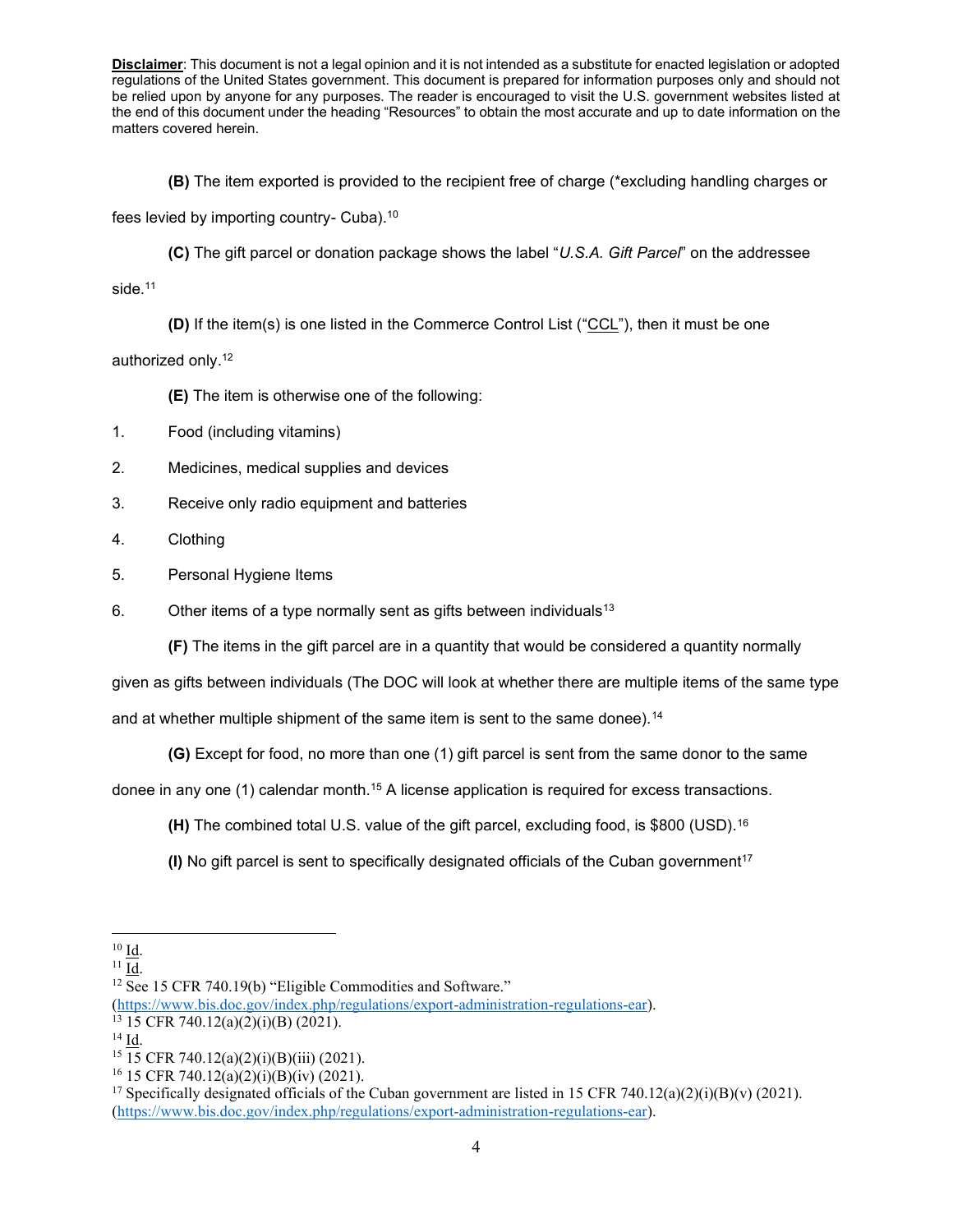**(J)** No gift parcel is sent to organizations administered or controlled by the Cuban government or the Cuban Communist Party.

**(K)** The gift parcel is sent directly by a commercial or gift forwarding service or organization, with each gift parcel showing the name and address of the donor and the donee, and clearly notated with the words "GIFT-Export License is not required."<sup>18</sup>

# 2. GLE for Humanitarian Donations

This GLE authorizes certain export and re-exports of humanitarian donations provided that:

- **(A)** The donor is an organization with experience in maintaining a verifiable system of distribution that ensures delivery to the intended beneficiaries. The requirement for a verifiable system of distribution can be satisfied with either one of the following:19
- 1. Permanent staff maintained in the recipient country (Cuba)
- 2. Periodic spot-checks in the recipient country by members of the exporter's staff
- 3. An agreement with a monitoring system in place
- **(B)** The donation must be intended to satisfy basic human needs; which, in turn means one of the following only: health, food, clothing, shelter, and education.
	- **(C)** The donations are provided free of charge to the beneficiaries (except for handling fees

and imports duties imposed by recipient country).

- **(D)** No expressly excluded items are included in the donation<sup>20</sup>
- **(E)** Donor must comply with the recordkeeping requirements found in part 762 of the EAR21

in addition to the recordkeeping requirements set forth below:

- 1. Types of projects and commodities
- 2. Specific classes of beneficiaries

<sup>18</sup> 15 CFR 740.12(a)(3)(i) (2021).

<sup>19</sup> 15 CFR 740.12(b) (2021).

 $20$  List of expressly excluded items found in 15 CFR 740.12(b)(5) (2021).

<sup>&</sup>lt;sup>21</sup> See 15 CFR 762 (2021) for a full list of records that are required to be maintained. (https://www.bis.doc.gov/index.php/regulations/export-administration-regulations-ear).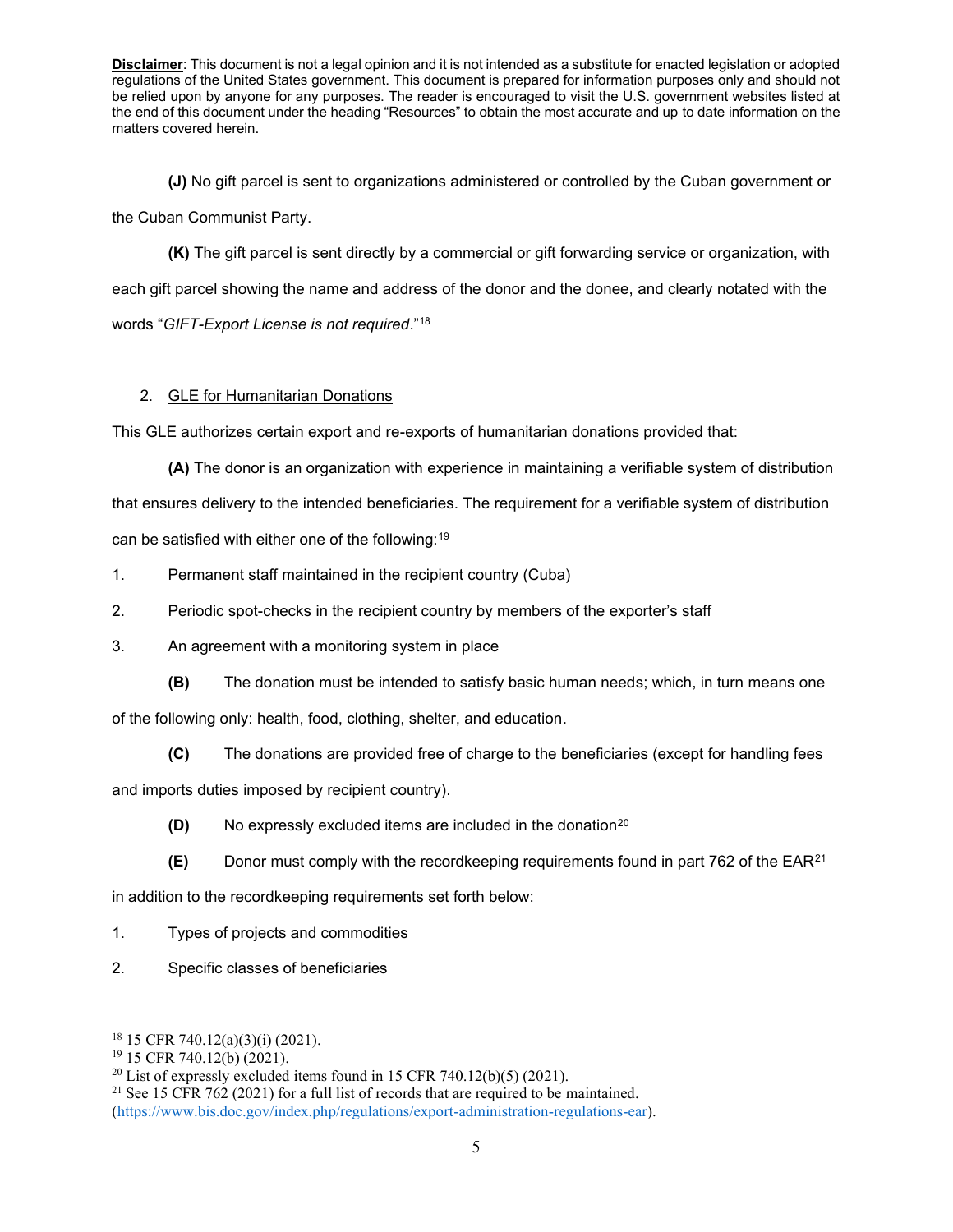3. Information concerning source of funding

## 3. GLE for "Support for the Cuban People (SCP)

This GLE authorizes certain exports and re-exports to Cuba that are intended to (1) support the Cuban people by improving their living conditions, (2) supporting independent economic activity, and (3) strengthening civil society, provided that:

For export and re-export of items to (1) [support the Cuban people by improving their living conditions] and (2) [supporting independent economic activity], subject to the following conditions:

(1) The item is designated as EAR99 under the CCL and the only reason for control applying to the item is anti-terrorism,<sup>22</sup> and

(2) The item belongs to one of the following categories:

1. For use by Cuban private sector for private sector economic activities (except that it cannot

primarily generate revenue for the state or contribute to the operation of the state)

2. To be sold directly to individuals in Cuba for their personal use other than to prohibited

 $individuals<sup>23</sup>$ 

For export and re-export of items to (3) [strengthen civil society], subject to the following conditions:

(1) The item is designated as EAR99 under the CCL and the only reason for control applying to the item is anti-terrorism,<sup>24</sup> and

(2) The item belongs to one of the following categories:

1. Donated items for use in scientific, archeological, cultural, ecological, educational, historic preservation, or other sporting activities and subject to the additional condition that the activity does not relate to any item enumerated in the United States Munitions List (Found in 22 CFR 121) or the CCL (Found in Supplement 1 of Part 774 of the EAR).

<sup>&</sup>lt;sup>22</sup> 15 CFR 740.21 (2021).<br><sup>23</sup> See 15 CFR 740.21(d)(4)(ii) and (iii) for a list of prohibited individuals.

<sup>24</sup> 15 CFR 740.21 (2021).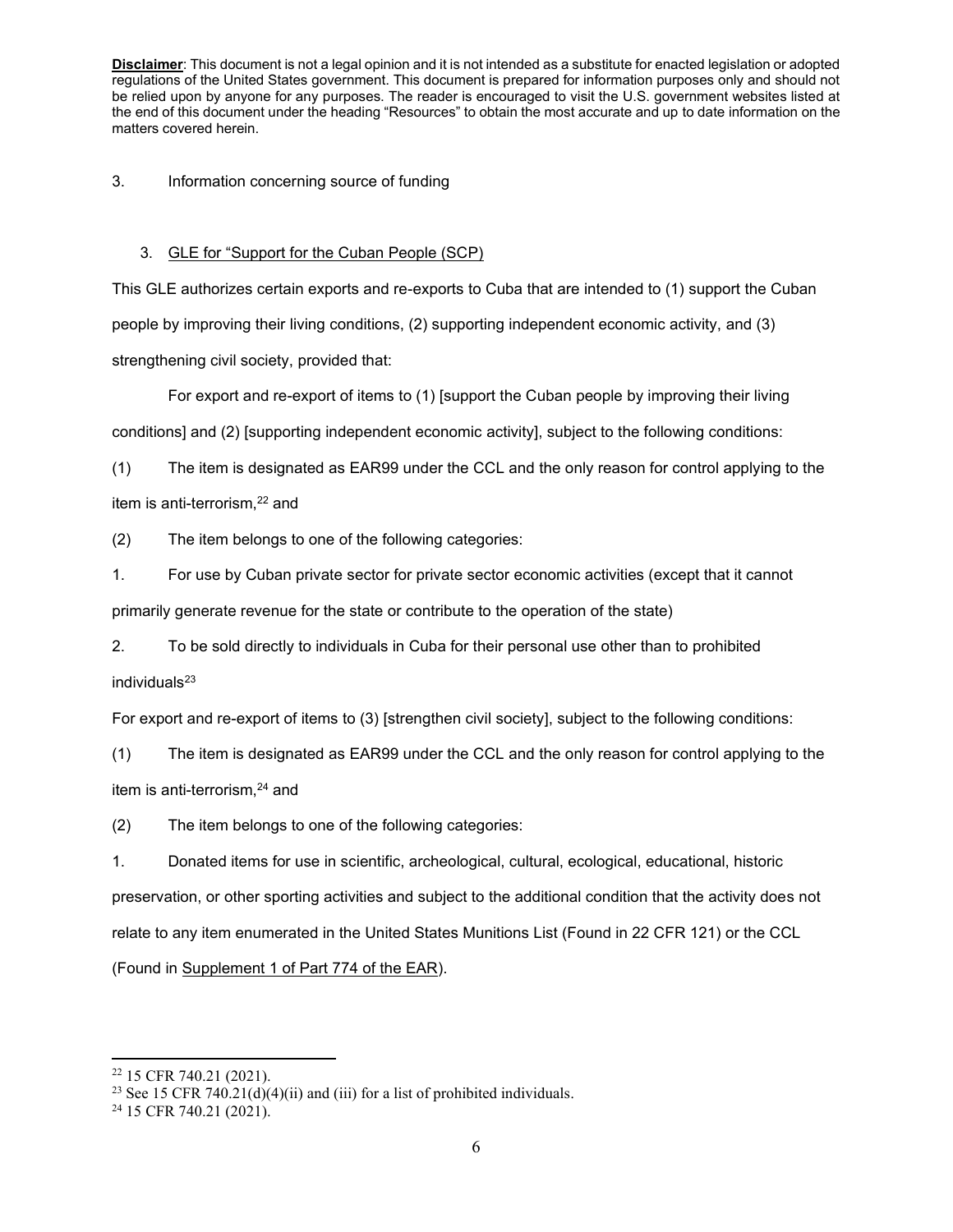2. Other temporary exports or re-exports permitted by travelers for certain uses and condition to

certain requirements as specified in 15 CFR 740.21(b)(2)(i) through (v).

3. Other exports and re-exports to human rights organizations, individual or non-governmental

organizations that promote independent activity intended to strengthen civil society.

# **USTD – OFAC ADMINISTERED SANCTIONS25**

# 4. GLE for Humanitarian Projects

All exports or withdrawals from the United States to Cuba are authorized pursuant to the humanitarian

activities listed below:26

- 1. Medical and health related projects
- 2. Construction projects intended to benefit legitimately independent civil society groups
- 3. Disaster preparedness, relief and response
- 4. Historic preservation
- 5. Environmental protection
- 6. Projects involving formal or non-formal educational training; within or outside Cuba, on the

following topics only: business, civic education, journalism, advocacy and organizing, adult literacy and

vocational skills

- 7. Community based grassroots projects
- 8. Projects to develop small scale private enterprises

· 515.560 "Travel Related Transactions to, from and within Cuba by Persons subject to U.S. jurisdiction,"

(https://home.treasury.gov/system/files/126/cuba\_fact\_sheet\_20190906.pdf).

<sup>&</sup>lt;sup>25</sup> The following GLEs authorize most of Inspire Cuba's activities in Cuba. Title 31, Code of Federal Regulations ("CFR"), sections:

<sup>·</sup> 515.575 "Humanitarian Projects,"

<sup>515.574 &</sup>quot;Support for the Cuban People,"

<sup>515.570 &</sup>quot;Remittances" (\*No longer authorized since 09.06.2019. See "Resources" heading).

<sup>·</sup> 515.573 "Physical Presence,"

<sup>·</sup> 515.590 "Provisions of Grants, Scholarships and Awards."

<sup>&</sup>lt;sup>26</sup> 31 CFR 515.575. The term "Transactions" is defined in section 515.309 as (1) any payment or transfer to such designated country or national and (2) any export or withdrawal from the U.S. to the designated foreign country. Pursuant to OFAC regulation from 09.06.2019, any payment or transfer that could be characterized as a remittance must be limited to \$1,000 USD per quarter in a year.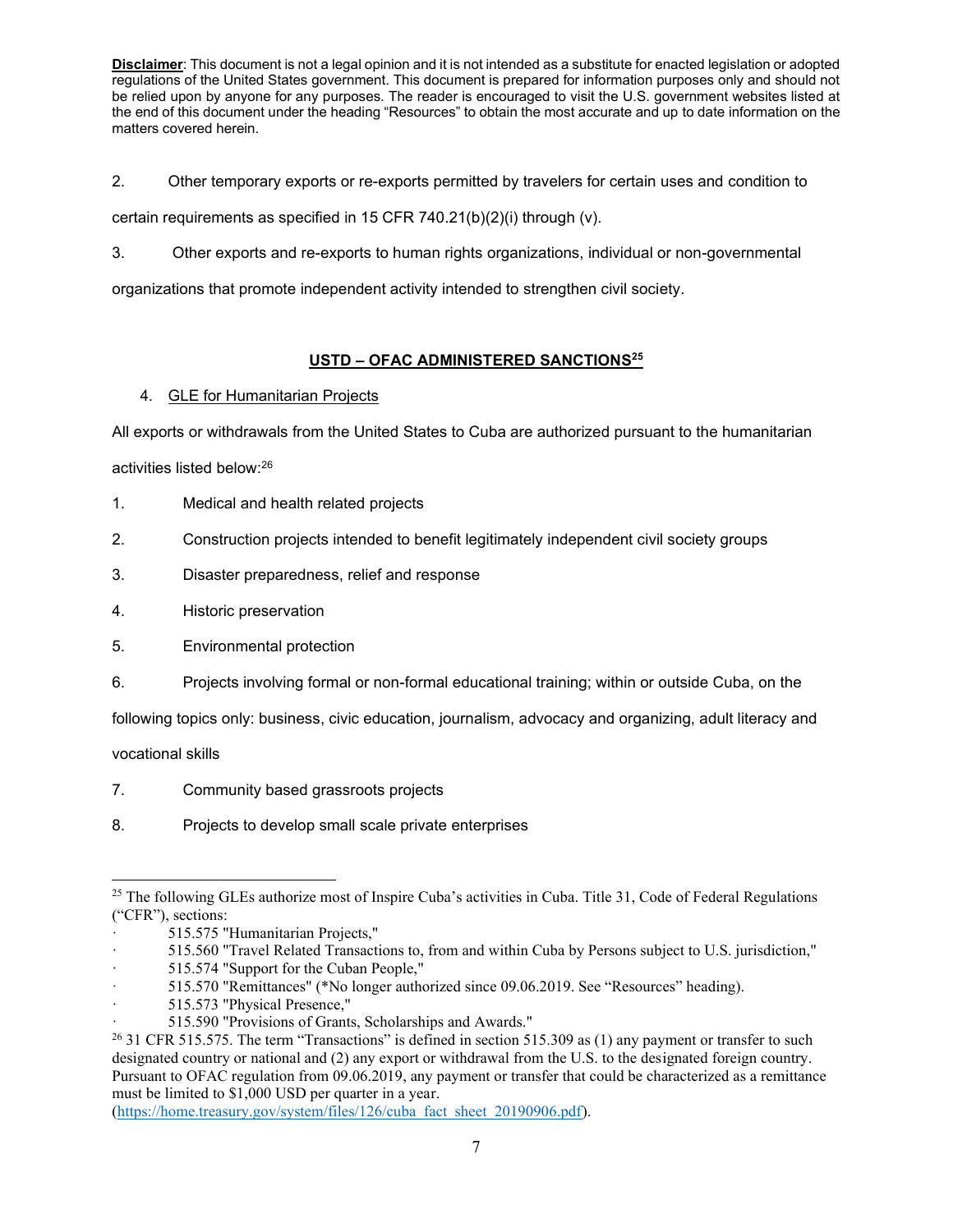9. Projects for agricultural or rural development that promote independent economic

activity

- 10. Micro financing projects; except for loans, credit extensions, and
- 11. Projects to meet basic human needs.

Subject to the following additional requirements:

(1) The traveler's activities in Cuba do not include free time or recreation in excess of that consistent

with a full-time schedule, and,

(2) The traveler maintains specific records of financial transactions while in Cuba. $27$ 

# 5. GLE for Travel Related Transactions

Travel related transactions are authorized for those individuals or organizations that are engaging in **GLE** 

# **Humanitarian Projects or GLE Support for the Cuban People28** (as administered by OFAC only), if it

falls into one of the following categories:<sup>29</sup>

- Transportation to and from Cuba (Including visa processing),
- Living expenses to acquire goods for personal consumption in Cuba,
- Importation of Cuban merchandise for personal use only,
- · Processing of certain financial transactions in Cuba, including credit, debit and drafts.
	- 6. GLE for Support for the Cuban People (SCP)

All travel related transactions authorized above are subject to the following additional restraints:

<sup>&</sup>lt;sup>27</sup> These records must comply with the requirements outlined by sections  $501.601$  (they must be kept for at least 5 years) and 501.602. (they must be immediately turned over to the U.S. government upon demand on affidavit under oath).<br><sup>28</sup> This refers to GLE SCP under 31 CFR 515.574 and not under 15 CFR 740.21.

<sup>29</sup> 31 C.F.R. s. 515.560 (2021).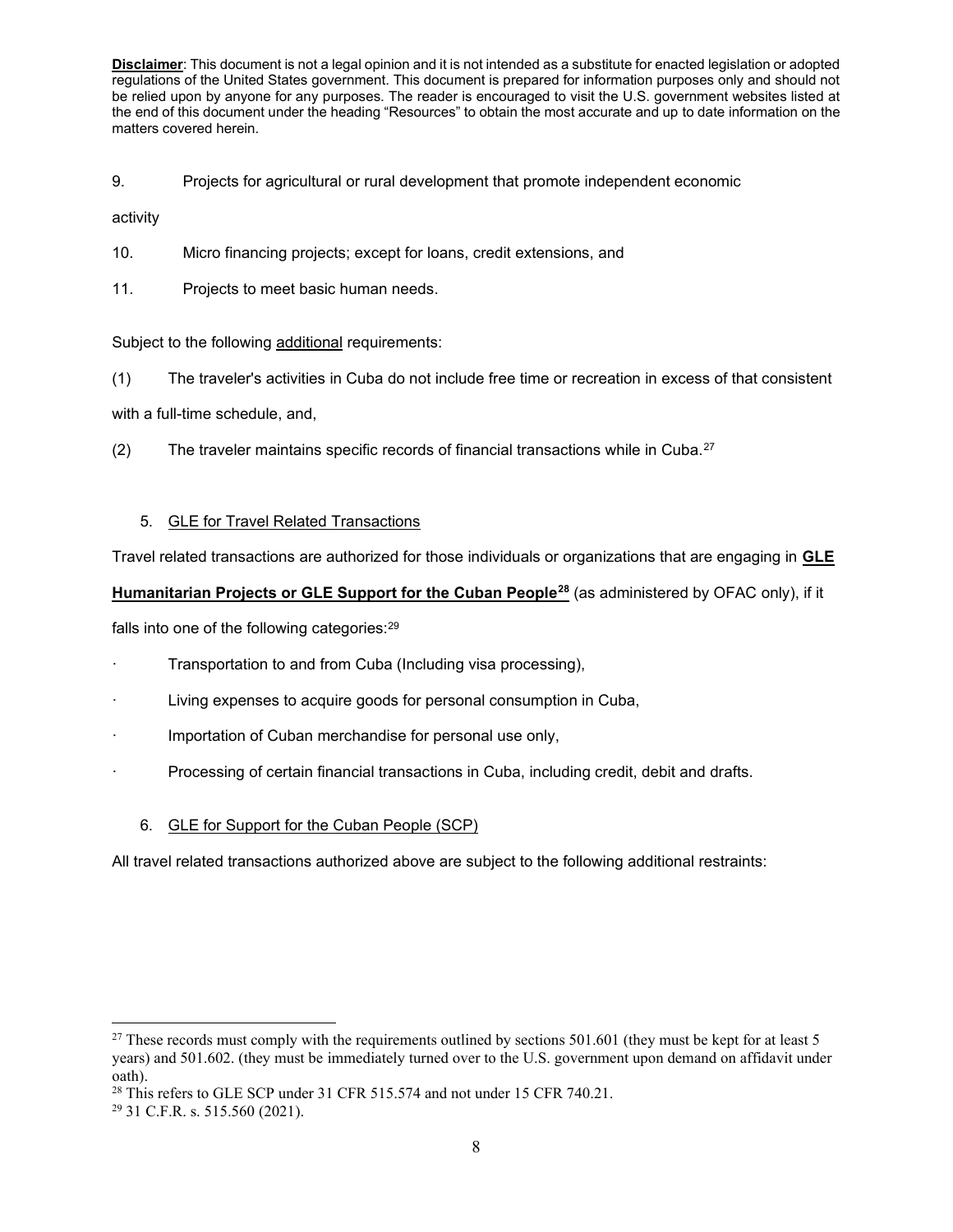(1) The activities purported to provide support to the Cuban people are carried out by one of the listed organizations; which includes, individuals and non-governmental organizations that promote independent activity intended to strengthen civil society in Cuba; $30$  and,

(2) Each traveler engages in a full-time schedule of activities that enhances contact with the Cuban people, and, results in meaningful interactions with individuals in Cuba.

(3) The individuals traveling must choose to stay at *casa particulares* [private rental homes] over

other authorized staying accommodations,

(4) The individuals traveling must choose to eat at Cuban *paladares* [home based restaurants] or private venues,

(5) The individuals traveling must choose to buy from privately owned stores run by self-employed Cubans (*cuentapropistas*) [entrepreneurs], and,

(6) In addition to all the above referenced activities, the traveler must engage in additional (non-

specified) support for the Cuban people activities in order to meet the exemption.

# 7. GLE for Physical Presence in Cuba

Authorizes individuals and organizations engaging in humanitarian projects to engage in all transactions<sup>31</sup> necessary to establish and maintain a physical presence in Cuba, including leasing physical space, hiring Cuban nationals, opening and maintaining bank accounts in Cuba, and depositing funds into Cuban maintained accounts.

# 8. GLE for Provision of Grants, Scholarships and Awards to Cuban Nationals

Authorizes individuals and organizations subject to U.S. jurisdiction to provide grants/awards/scholarships to Cuban nationals or independent organizations in Cuba provided the grants/awards/scholarships are to be used for authorized humanitarian project activities.

<sup>30</sup> 31 C.F.R. s. 515.574(a)(iii).

 $31$  The term "Transactions" is defined in section 515.309 as (1) any payment or transfer to such designated country or national and (2) any export or withdrawal from the U.S. to the designated foreign country.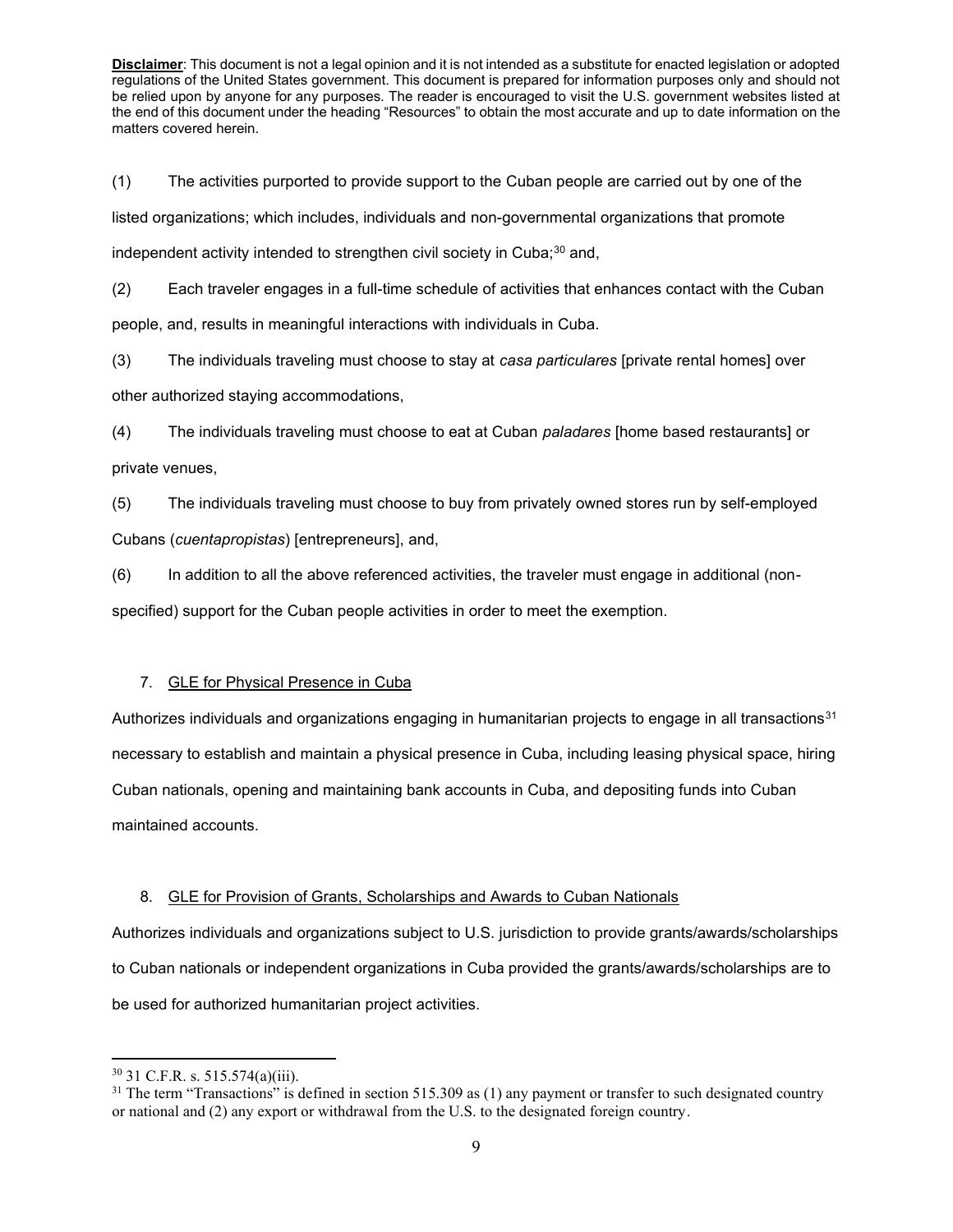# **LAW / REGULATIONS UPDATES TRACKER**

| <b>DATE</b> | <b>AGENCY</b> | <b>CHANGES</b>                                                                                                                                                                                                                                                                                                                                                                                                                                                                                                                                                                                                                                                                                                                                             |
|-------------|---------------|------------------------------------------------------------------------------------------------------------------------------------------------------------------------------------------------------------------------------------------------------------------------------------------------------------------------------------------------------------------------------------------------------------------------------------------------------------------------------------------------------------------------------------------------------------------------------------------------------------------------------------------------------------------------------------------------------------------------------------------------------------|
| 09.16.2019  | <b>OFAC</b>   | Mandated that "People to People" travel must be conducted through an<br>organization incorporated in the U.S. and the persons traveling must be<br>accompanied by a representative of that organization. Specifically states what<br>category of Cuban nationals cannot receive remittances and placed a cap on<br>remittances in the amount of \$1,000 per quarter. Eliminated donative<br>remittances that were previously permitted under 31 CFR 515.570.<br>(https://home.treasury.gov/system/files/126/cuba fact sheet 20190906.pdf).                                                                                                                                                                                                                 |
| 09.23.2020  | <b>OFAC</b>   | Mandated restrictions on lodging when visiting Cuba (lodging is prohibited in<br>any place owned by an entity identified by the State Department in the Cuba<br>Prohibited Accommodations List) and prohibited the importation of Cuban<br>origin alcohol and tobacco products. Eliminated the independent standalone<br>basis for authorizing the attendance and organizing of professional meetings<br>and conferences, public performances, clinics, workshops, competitions and<br>exhibitions in Cuba (thus attending or organizing the aforementioned is not<br>necessarily prohibited if it is in connection to activities authorized pursuant to<br>a separate GLE).<br>(https://home.treasury.gov/system/files/126/cuba fact sheet 20200923.pdf). |
| 10.26.2020  | <b>OFAC</b>   | Included FINCIMEX (the Cuban government owned remittance processer<br>company in Cuba) as a sanctioned entity in the Department of State's Cuba<br>Restricted List (CRL), thereby prohibiting any remittance from the U.S. to<br>Cuba that is processed by FINCIMEX. This resulted in the immediate<br>discontinuation of Western Union services in Cuba in connection to<br>processing U.S. remittances.<br>(https://home.treasury.gov/system/files/126/cuba fact sheet 20201026.pdf).                                                                                                                                                                                                                                                                    |